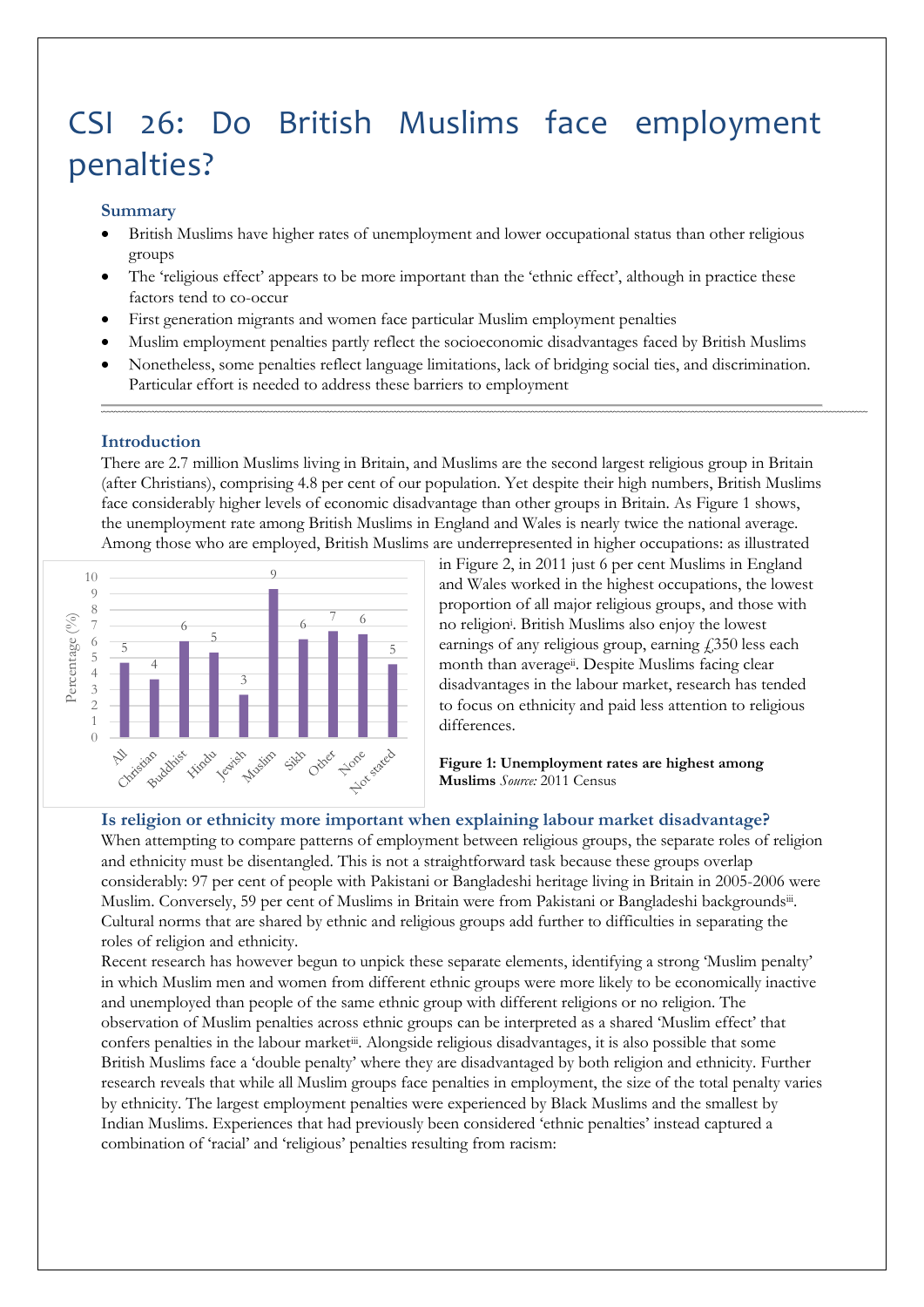"*If you are a Muslim in the United Kingdom, you are likely to face a penalty regardless of your color or geography. If you are a Christian in the United Kingdom, you are not likely to face any penalties unless you are black. If you are white you will also be protected unless you are a Muslim or to a lesser extent atheist (have no religion). The penalty will peak if you are a Muslim and black.*" iv

> **Figure 2: Muslims are under-represented in the highest occupations,** *Source:* 2011 Census

## **Do Muslim employment penalties vary between generations?**



The length of time spent in the UK could contribute to the labour market disadvantages faced by British Muslims<sup>v</sup> , over half of whom were not born in Britain. We see some improvements between generations: while first generation Muslim men had unemployment rates that were twice the national average, by the second generation they were only slightly more likely than average to be unemployed. Women likewise made large gains, halving their risks of unemployment between the first and second generations. The wage gap between Muslims and White British employees also reduces among the second generation<sup>vi</sup>. Less positively, the proportion of British Muslims who reported labour market discrimination increased between the first and second generation[s](#page-0-1)ii. The reason for this deterioration is not immediately clear. One possibility is that the second generation are less likely than the first generation to self-select out of employment in the belief that they might be unwelcome. This could paradoxically expose the second generation to higher risks of discrimination.

# **Do Muslim men and women fare equally badly?**

<span id="page-1-0"></span>Across religious groups, women have lower rates of economic activity and lower wages than men<sup>vii</sup>, and these differences are especially stark among Muslims. The higher rates of economic inactivity among Muslims are more pronounced among women than men<sup>[iii](#page-0-0)</sup>, and the gender gap within the top professions is larger for Muslims than any other religious groupviii. More encouragingly, however, the proportion of Muslim women working in managerial professions is increasing (although by less than women overall), suggesting small but meaningful improvements in employment among Muslim women in Britain.

# **Why do British Muslims face employment penalties?**

## *Language barriers*

Language barriers make a large contribution to the disadvantaged position occupied by British Muslims, among both those who were born abroad and the UK's 1.3 million British-born Muslimsix . Two-thirds of Muslims speak English as an additional language, the largest proportion of any religious group, and far higher than the national average (5 per cent)[viii](#page-1-0). Likewise, the proportion of people who lacked English fluency was higher among Muslims than any other religious group<sup>x</sup>. The continued use of a minority language at home cautions against assuming that language difficulties only affect the first generation. Limitations in written English – which can partly be attributed to minority language use at home – can limit the educational success of academically able students[viii](#page-1-0), with potential consequences for later employment. Language difficulties present direct challenges in finding and keeping a job[viii](#page-1-0), and are therefore likely to contribute to employment disadvantages, particularly among those who moved to Britain as adults.

## *Poverty and disadvantage*

In 2009-2011, half of Muslim households lived in poverty, more than twice the national average of 18 per cent. Muslims of all ethnic groups face higher levels of poverty than for their ethnic group overall. Poverty rates do nonetheless vary between ethnic groups and are highest among Muslims of Pakistani heritage (57 per cent) and lowest among White Muslims (30 per cent)<sup>ii</sup>[.](#page-0-1) The relationship between poverty and employment outcomes works in both directions: unemployment and low-paid work increase the risks of living in poverty, while poverty may limit later employment opportunities for reasons including impaired education and aspirations. Evidence that rates of poverty are higher among Muslims than all other religious groups, even after accounting for other factors, does suggest particular hardship in this group.

Centre for Social Investigation Nuffield College, Oxford, OX1 1NF



Followus on Twitter @csinuffield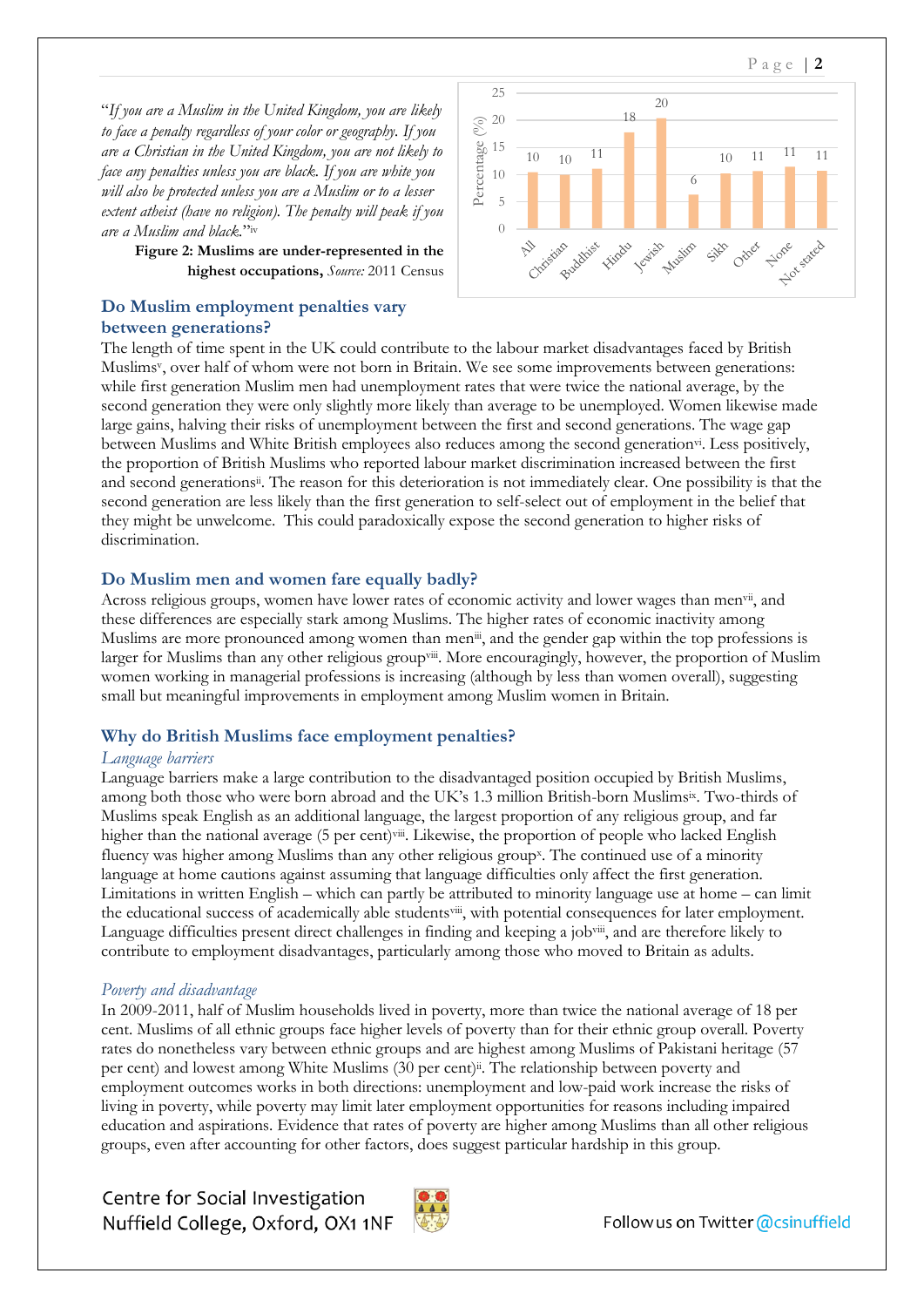# *Low educational qualifications*

British Muslims also face educational disadvantage. Figure 3 shows that the overall proportion of Muslims with no qualifications was only slightly higher than average, but there are clear age differences. For all age groups except those aged 16- 24, Muslims were considerably more likely to have no educational qualifications. Muslims may also hold overseas qualifications that may not be recognised in Britain. Among academically able students, decisions made by young Muslims over university and subject choice could be hampered by their parents' limited understanding of the educational system[viii](#page-1-0).



**Figure 3: British Muslims are more likely to have no educational qualifications** *Source:* 2011 Census, over-16s

# *Discrimination*

British Muslims may also face direct experiences of prejudice or discrimination. The perceived climate of Islamophobia in Britain may contribute to Muslims feeling less welcome in the labour market than other religious groups. In 2009-11, 4.9 per cent of British Muslims reported being turned down for a job, promotion, or training opportunity for ethno-religious reasons. This proportion was five times the national average but was nonetheless lower than that reported by Hindus, Buddhists and Sikhs, demonstrating that religious discrimination in the labour market is not confined to Muslims<sup>ii</sup>[.](#page-0-1) Fears about working in places where negative attitudes of minorities or faith communities might be held – defined as the '*chill factor'xi* – may also deter Muslims from seeking employment, especially in sectors such as the police and armed forces. Discrimination may also contribute to Muslim women's double disadvantage. Wearing traditional cultural clothing, such as shalwar Kameez, and religious clothing, such as the hijab or headscarf, has a negative impact on job interview outcomesx<sup>ii</sup>. Evidence submitted to the House of Commons inquiry into employment opportunities for UK Muslims highlighted employers' stereotypical views of Muslim women, including the presumption that they will need maternity leave, or not work hardxiii.

## *Civic participation and social networks*

Participation in voluntary and civic organisations is associated with labour market success due to the skills and opportunities gained in these activities. Membership of such organisations is also linked with social capital, in particular the 'bridging' social capital that brings people into contact with those outside their immediate social circle, which can benefit labour market outcomes by sharing information and professional development. Such networks can be especially helpful for groups such as young Muslims whose parents may be less well equipped to help them navigate the sometimes complex route into high level professions. As we see in Figure 4, Muslims had the lowest rates of civic participation of all religious groups<sup>ii</sup>[.](#page-0-1)



**Figure 4: Muslims have the lowest rates of civic participation,** *Sources: British Household Panel Study and Understanding Society, 2009-2011*

## *Other differences in culture, attitudes and knowledge*

Some of the employment disadvantages faced by British Muslims – particularly women – may reflect attitudinal differences between groups. For example, agreement with the statement "*Husbands should work, wives should stay home*" is higher among Muslims (38 per cent) than Christians and those with no religion (18 and 11 per cent)[viii](#page-1-0). The lower levels of employment among Muslim women may therefore in part reflect personal choice (or social pressuresxiv). Nonetheless, involuntary cultural differences can be detrimental to Muslims as drinking after work is an important part of networking and career advancement in some professions and might present a particular barrier to Muslims accessing the highest-level jobs[viii](#page-1-0).

This briefing note is available at http://csi.nuff.ox.ac.uk/ where you can also sign up for our newsletter